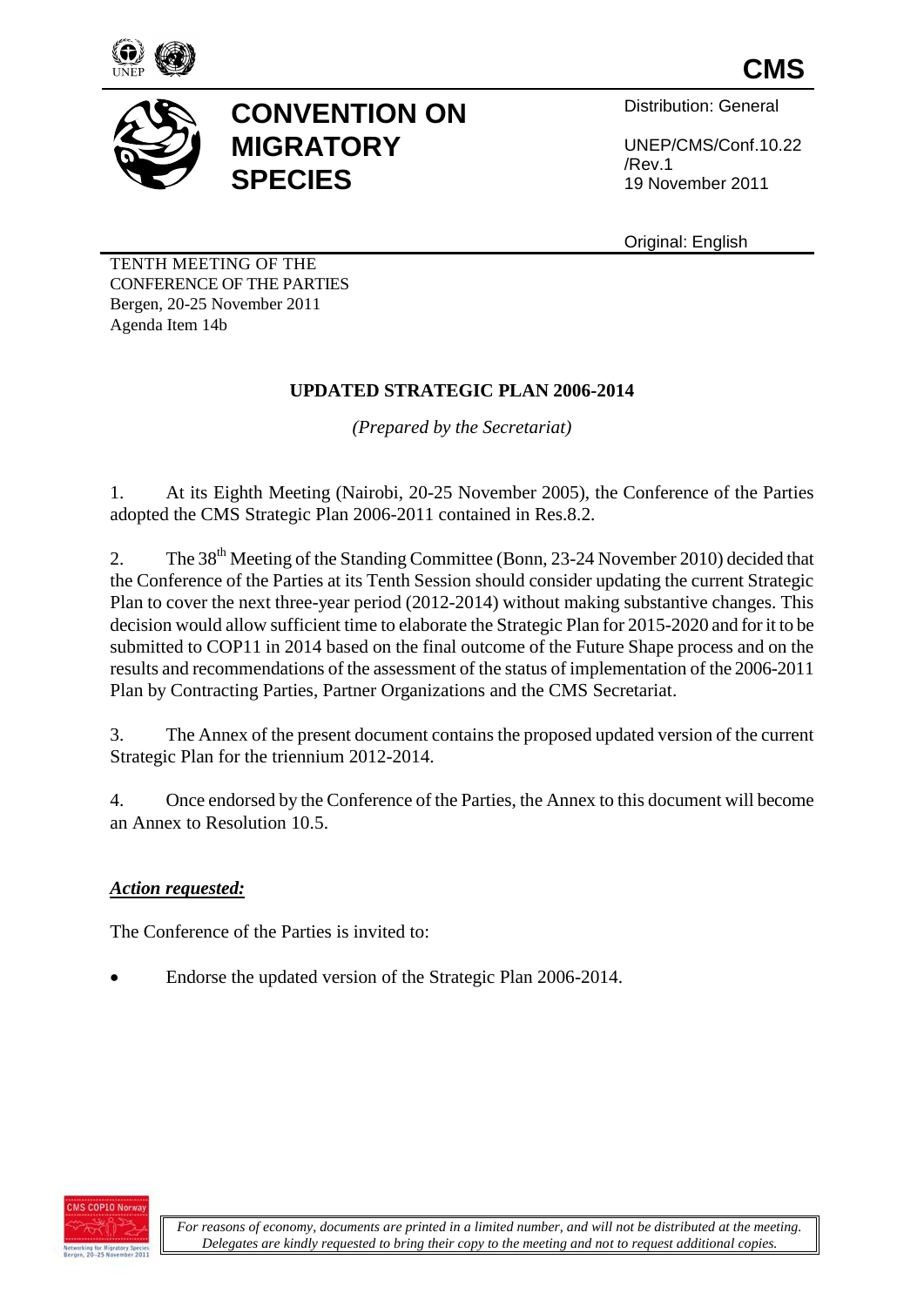## **CONVENTION ON THE CONSERVATION OF MIGRATORY SPECIES OF WILD ANIMALS**

# **UPDATED STRATEGIC PLAN 2006–2014**

This is an extended version of the Strategic Plan 2006-2011 to cover the triennium 2012-2014 until COP11

- 1. INTRODUCTION
- 2. THE ISSUE
- 3. THE ROLE OF CMS
- 4. STRATEGIC PLAN 2006–2014
- 5. IMPLEMENTATION
- 6. LOGICAL FRAMEWORK TABLE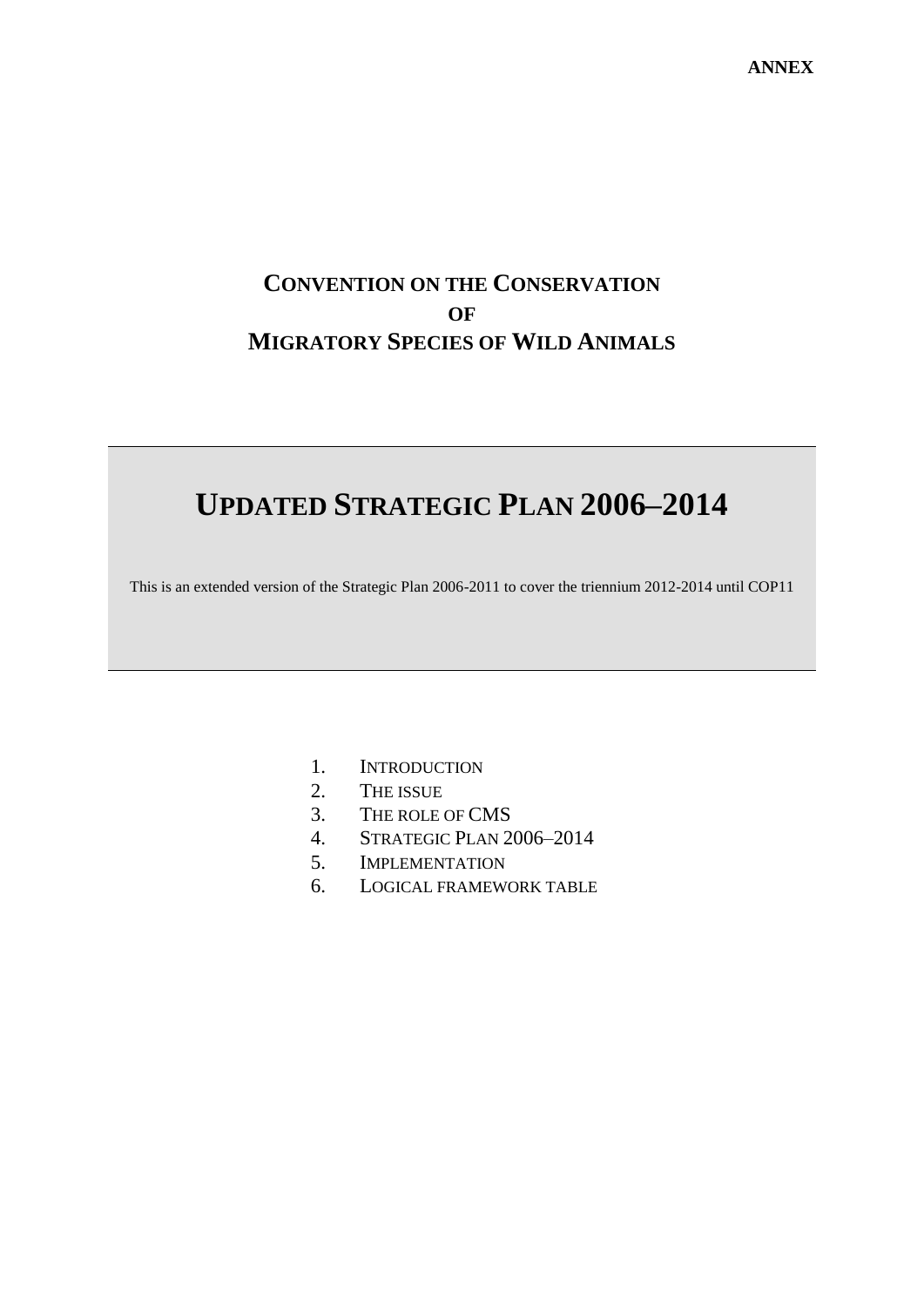#### **1. INTRODUCTION**

1. The Convention on Migratory Species (CMS) marked its thirtieth Anniversary in 2009. As one of the first biodiversity-related Conventions, which came into force long before the more comprehensive Convention on Biological Diversity (CBD), it has played, under the auspices of the United Nations Environment Programme (UNEP), a pioneering role in promoting and initiating collaborative conservation and management action on migratory animal species of which "a proportion cyclically and predictably cross one or more national jurisdictional boundaries" (Article I). The phenomenon of those migrations is a unique part of the global natural heritage which can be conserved only through the joint efforts of all nations.

2. This Updated Strategic Plan aims to set the general goal, objectives and targets for the nine years from 2006 to 2014 to ensure a coherent and strategic approach to the Convention's implementation at national, regional and global levels. The current Strategic Plan 2006-2011 is being extended because the outcome of the Future Shape process will not be known until COP10 and it would not be reasonable to elaborate a new Plan without that input.

3. The extended period covered by the Strategic Plan partly includes a significant target date set by the international community at the Tenth Meeting of the CBD Conference of the Parties, when, in Nagoya (Japan), Ministers responsible for CBD implementation resolved to strengthen their efforts to put in place measures to halt biodiversity loss at the global, regional, sub-regional and national levels by the year 2020. That target was also reflected in Decision X/2 which adopted "The Strategic Plan for Biodiversity 2011- 2020" and the Aichi Biodiversity Targets, which include the CBD Strategic Plan's mission statement: "to take effective and urgent action to halt the loss of biodiversity in order to ensure that by 2020 ecosystems are resilient and continue to provide essential services, thereby securing the planet's variety of life, and contributing to human well-being and poverty eradication. To ensure this, pressures on biodiversity are reduced, ecosystems are restored, biological resources are sustainably used and benefits arising out of utilization of genetic resources are shared on a fair and equitable manner; adequate financial resources are provided, capacities are enhanced, biodiversity issues and values mainstreamed, appropriate policies are effectively implemented, and decision making is based on sound science and the precautionary approach". The Updated CMS Strategic Plan, together with future associated implementation plans for the various CMS bodies, represents the Convention's planned contribution to achieving the 2020 targets and seeks to ensure that the benefits of migratory species to ecosystems and human well-being will continue for present and future generations.

#### **2. THE ISSUE**

#### **2.1 What is special about migratory species?**

4. Migratory animals are special components of the world's ecosystems. They range from antelopes to fish, from whales to elephants, from bats to birds and butterflies. While, like all species, they make a great variety of vital contributions to the functioning of the ecosystems in which they live, their movements over short or long distances represent a unique global ecological feature which has many implications for their value as a natural resource as well as for their conservation. Migratory animals are in principle "part-time" components of ecosystems, where they fulfil important seasonal ecological functions: they may serve as a crucial food resource for non-migratory species in those areas, they may act as pollinators and seed distributors, or they may themselves exploit seasonally abundant local food resources, thereby contributing to the biological balance of a local ecosystem.

#### **2.2 The importance of migratory species for people**

5. There are also many human communities that rely on the regular influx of migratory animals. In various parts of the world they provide the basis for subsistence, recreational and commercial hunting and fishing activities, often serving as an important basis for the livelihoods of communities. In many instances, migratory animals represent a shared, seasonally predictable resource for human communities far apart. The use of that resource by one community might greatly influence its availability to people in another, distant location.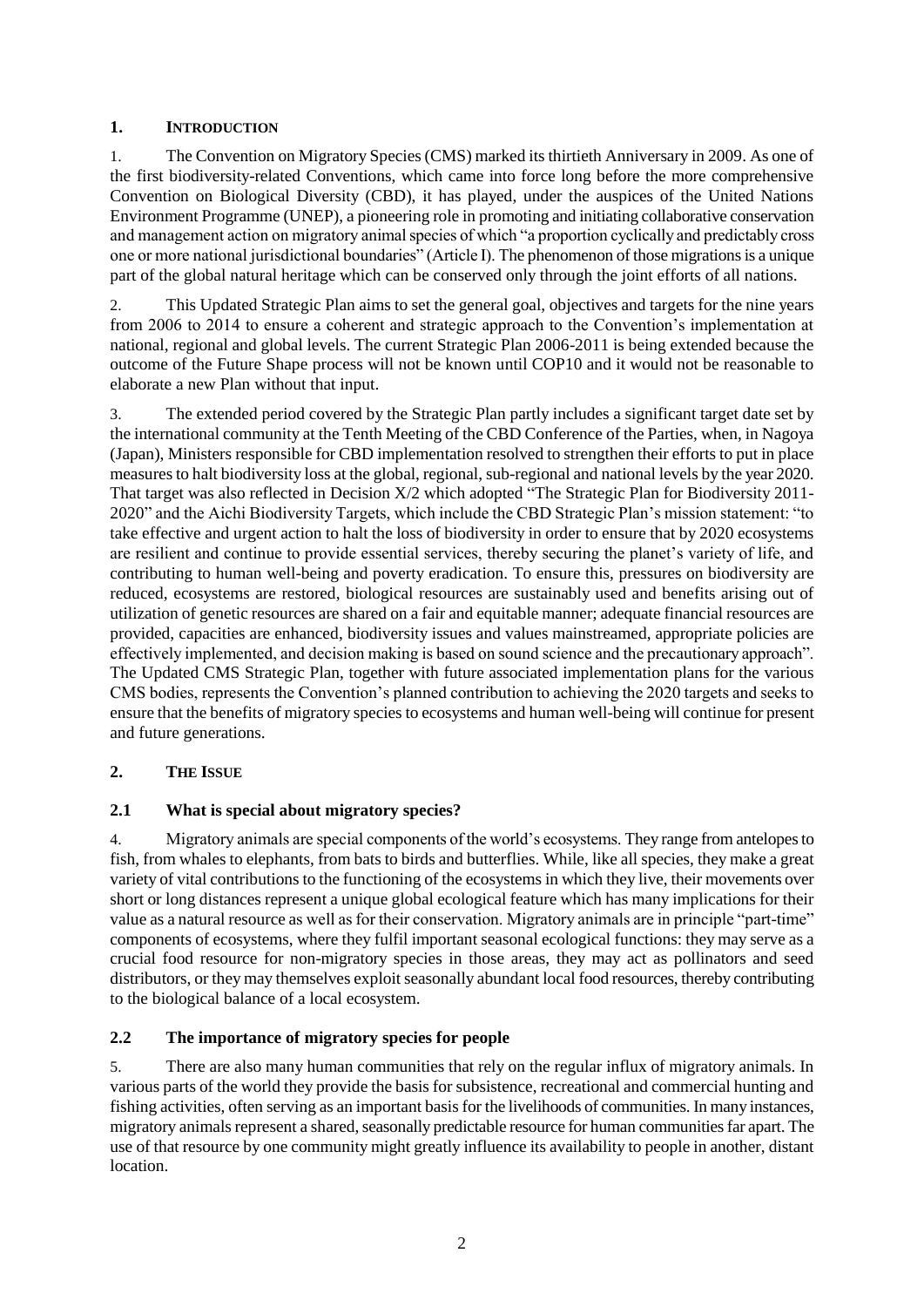6. Because of their migratory habits and the diversity of environments that they occupy over shorter or longer periods, many migratory animals are sensitive indicators of environmental change. They may link the impact of human-induced environmental modifications in widely separate regions, such as the well known example of toxic pesticides being found in the tissues of Antarctic animals.

7. Migratory species have great significance in many cultures, in legends, stories, religions and medicine. For many people, the regular comings and goings of migratory animals are a powerful symbolic sign of the seasonality of nature and the passing of yearly cycles. More recently, spectacular gatherings of seasonal migrants have become prime attractions for nature tourists such as bird-, turtle- and whalewatchers.

#### **2.3 Increasing threats to migratory species**

8. In line with its impacts on biodiversity in general, human pressure on migratory animals and their habitats is often intense. That pressure can lead to particularly strong negative impacts on the populations of migratory animals as large numbers of individuals concentrate at certain traditionally used sites. Unsustainable hunting and fishing practices, and also incidental capture in fisheries, for example, result in heavy impacts on many species. Destruction or modification of wetlands, forests and grasslands removes food and shelter vital to their life. The introduction of alien species and the harmful effects of industrial and agricultural pollutants are further risks.

9. Recent scientific work also suggests that climate change is also likely to have an impact on migratory species. Many habitats important for migratory species may be profoundly changed, with traditional migratory patterns disrupted or altered as a result. The status of certain species could be seriously affected. The ongoing desertification of semi-arid areas, most notably in the Sahelo-Saharan zone, is also believed to have an increasing negative impact on some long-distance migratory birds and some terrestrial migratory mammals.

10. Barriers to migration such as dams, fences, power lines and wind farms can disrupt migratory routes and result in significant mortality. Birds also face the danger of injuries or death caused by communication towers and electricity transmission lines and pylons. For all the above reasons, there is a growing number of migratory species with a serious risk of becoming extinct. All these threats still exist to date and hence the need to address them in the extended period of the Strategic Plan.

#### **2.4 Special conservation needs for migratory species**

11. Because of their unique behaviour and particular ecological requirements, migratory species have special conservation needs. Most importantly, international cooperation between States that share populations of migratory species is absolutely essential. Those States have a joint responsibility to ensure the long-term survival of migratory animals and their migratory behaviour across and beyond their territories.

12. Concerted and coordinated actions on the ground will be needed to address the threats to migratory animals if we want to maintain their free movement across international boundaries and continents, thereby ensuring that they continue to contribute to the health and proper functioning of ecosystems and the wellbeing of human populations that depend on those animals for their livelihood. Such actions will require more research to understand the needs of those species; a multitude of conservation measures on the ground, directed towards both the species and their habitats throughout their ranges; greatly increased awareness of the issues; and international cooperation between relevant agencies and decision-makers.

#### **3. THE ROLE OF CMS**

#### **3.1 International cooperation**

13. Since migratory species, in the sense of the definition given in the text of the Convention, can be conserved only through joint international efforts in which species- and ecosystem-based approaches are linked and coordinated across the entire migratory range of a species the purpose of CMS is to catalyse, foster and support such international collaboration.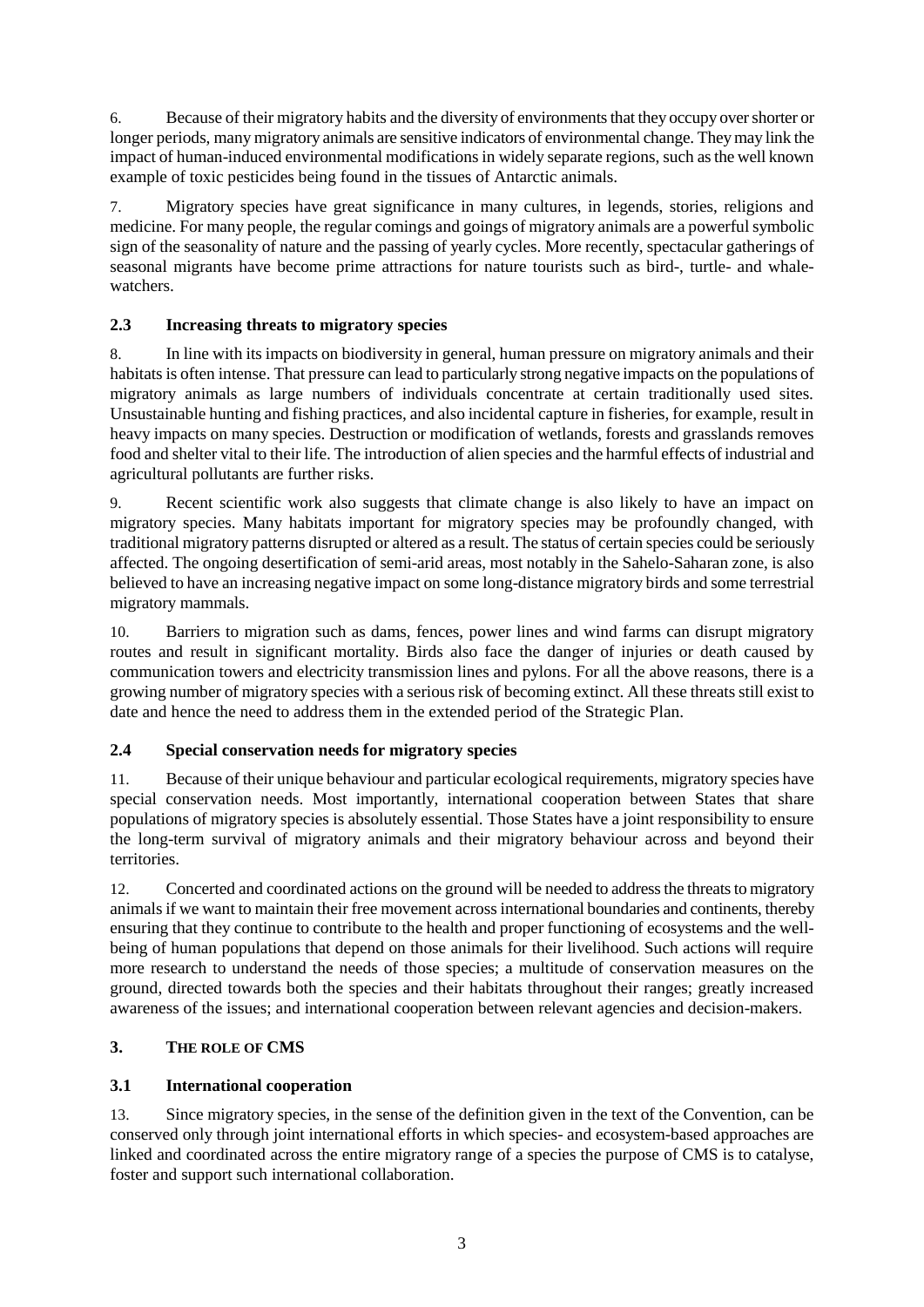14. Through its various operational tools, CMS establishes obligations for its Contracting Parties to protect the most endangered species, listed in Appendix I to the Convention; sets a framework for developing regional or global multilateral instruments to conserve and ensure the sustainability of use of particular migratory species or groups of species listed in Appendix II; and provides funding for research and conservation projects through its Small Grants Programme.

#### **3.2 Contribution to sustainable development**

15. Many migratory species provide essential ecosystem services which in turn add to human well-being in practically all countries of the world. The conservation and sustainable management of migratory species populations is an important special contribution to the wider aims of global sustainable development.

16. Ultimately, CMS is committed to assisting its Contracting Parties to move towards a truly sustainable use of natural resources. Its work is directed towards the implementation of the CBD Strategic Plan for Biodiversity 2011-2020 and the Aichi Targets, Millennium Development Goal 7 and the Plan of Implementation adopted at the World Summit on Sustainable Development in Johannesburg, South Africa, in 2002. It supports conservation programmes to bring long-term benefits to local communities while helping to reduce the rate of biodiversity loss. Many of the agreement-associated action plans developed under CMS auspices work to the common benefit of migratory species and local communities. They address issues to reduce pressures on migratory animal populations, while at the same time having regard for the livelihood needs of local communities including, where compatible with the conservation status of a species, providing for the sustainable use of such species.

#### **3.3 Achievements**

17. CMS has currently 116 Parties and considering the Convention and its associated agreements, the CMS family currently extends to nearly 150 participating countries, a number which is steadily growing.

18. As of December 2008, 128 species have been listed in CMS Appendix I, and Appendix II covers, potentially, over 1,000 species. Many of those species are subjects of strict protection measures within Contracting Party Range States, of cooperative activities through CMS agreements and also of research and conservation projects funded through the CMS Small Grants Programme. Since 1990, twenty-six international instruments have been concluded under the CMS umbrella, for bats, birds, large herbivores, elephants, dolphins and whales, marine turtles and seals. Fifty-three (as of December 2008) endangered migratory species have been designated for concerted action. Since 1997, small grants for projects have exceeded \$1.5 million in value, although from 2006 resources available for small grants have decreased significantly.

#### **3.4 Relationship to other conventions**

19. CMS and its instruments, while aimed specifically at benefiting migratory species, contribute to the broader objective of conserving biodiversity. They are part of an integrated approach to the implementation of other biodiversity-related international instruments and to the achievement of the Strategic Plan for Biodiversity 2011-2020, and the Aichi Biodiversity Targets, adopted at CBD COP 10 The goals and aims of CMS and other biodiversity-related conventions – particularly the Convention on Biological Diversity (CBD), the Convention on Wetlands of International Importance (Ramsar) and the Convention on International Trade in Endangered Species of Wild Fauna and Flora (CITES) are mutually reinforcing. The complementarity with CBD is highlighted by the recognition of CMS as the lead partner to CBD in conserving migratory species. While CBD focuses on the maintenance of biological diversity on genetic, species and ecosystem levels, CMS uses migratory species as a "living thread" to link ecosystems functionally through networks, corridors and pathways over large geographic areas, cutting across national, regional and continental boundaries.

20. CMS has entered into a number of collaborative relationships with these and other intergovernmental organizations in order to maximize synergies and avoid duplication, , Joint work programmes have been developed between CMS and CITES, CMS and CBD, and between CMS, AEWA and Ramsar. CMS work must be undertaken, where appropriate, in close coordination with the UN Convention on the Law of the Sea, in which Article 64 deals with highly migratory marine species.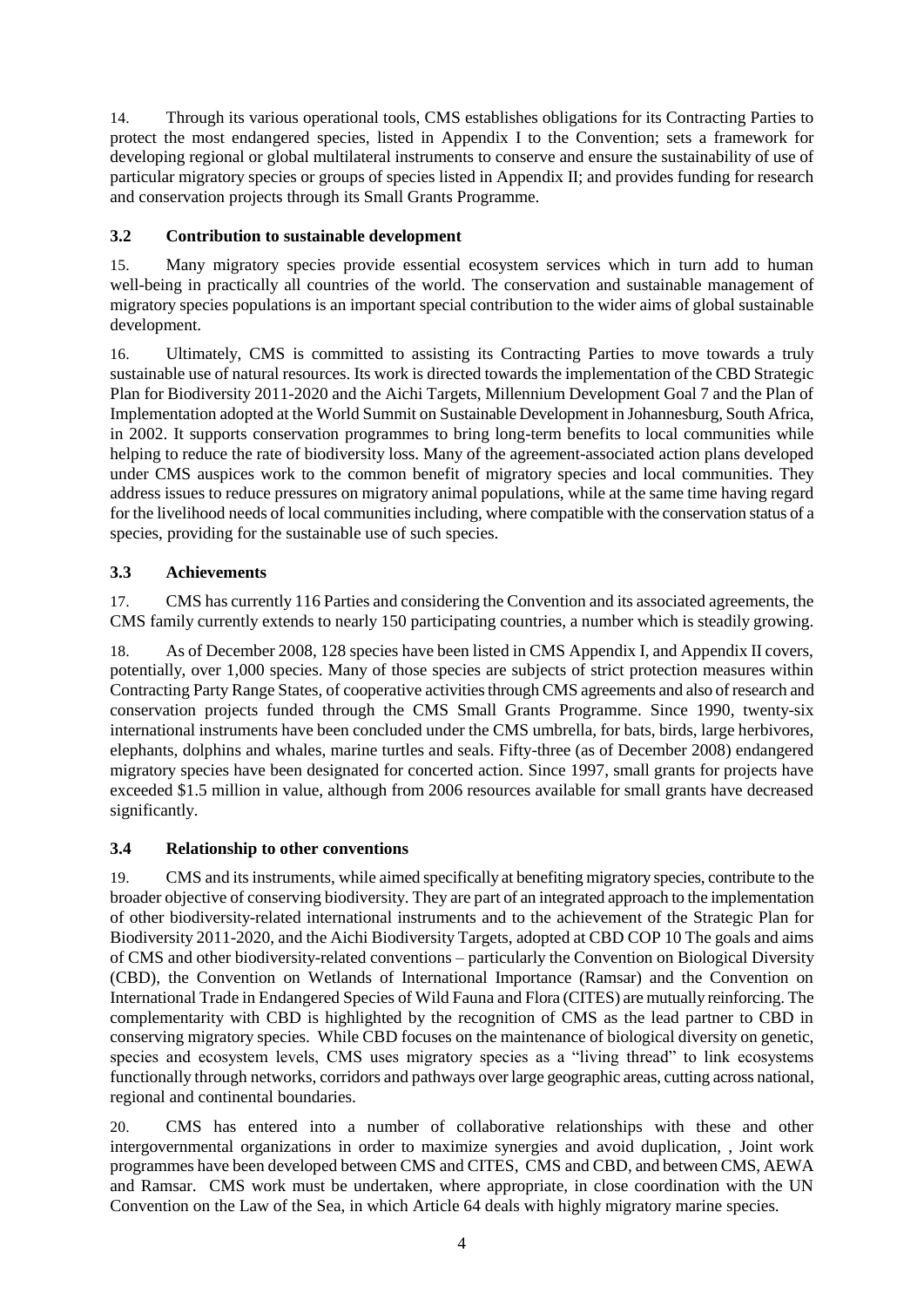#### **3.5 Partnerships with other organizations**

21. CMS activities are supported by strong partnerships with intergovernmental and international nongovernmental organizations. First and foremost is the association with its parent organisation, UNEP, which not only provides the Convention's Secretariat but, through its regional offices, thematic programmes and headquarters, also extends financial and in-kind support to some of the Convention's specific programmes.

22. Partnerships with major non-governmental organizations help to bring conservation action into effect on the ground. They also provide a key conduit for scientific and conservation information to be brought into the Convention's decision-making processes. Great potential remains to be tapped. Attention must be given to expanding and strengthening those cooperative activities in a more formal manner, for example, through memoranda of cooperation and joint work programmes. In 2011, partnership agreements have been signed with the IUCN Environmental Law Centre and the Migratory Wildlife Network.

#### **3.6 Key challenges for CMS**

23. The greatest challenges for the conservation of migratory species, as reflected in the four objectives of the Strategic Plan, are to have the best available information on which to base conservation and sustainable management decisions; the need to undertake conservation measures in a coordinated and cooperative way across a migratory range; to widen awareness of the key issues among relevant target audiences; and the development and mobilization of human capacity and financial resources to implement needed conservation measures.

24. CMS provides a global platform to address the threats to migratory species through a suite of tools which can be tailored to specific situations. It will be critical for CMS to further expand its membership across the world. Also, additional financial resources – always a limitation in biodiversity conservation activities – will have to be mobilized to enable not only country-level activities but also coordinated and cooperative migratory-range-wide activities.

#### **4. UPDATED STRATEGIC PLAN 2006–2014**

#### **4.1 Scope and structure**

25. The CMS Strategic Plan provides the general framework and rationale for what the Convention – the individual Contracting Parties and the CMS institutional bodies – aspires to achieve during the next intersessional period. It is structured in the format of a hierarchical logical framework (see logical framework table in section 6).

#### **4.2 Vision**

#### **A world which understands, respects and sustains the phenomenon of animal migration as a unique part of our shared natural heritage**

26. This long-term vision, expressed in relation to biodiversity conservation, was ultimately not only behind the origination of the Convention more than 30 years ago but is also still today the driving motivation behind its steady development and expansion.

#### **4.3 Goal**

#### **To ensure the favourable conservation status of migratory species, thereby contributing to global sustainability**

27. In pursuing the above general goal, CMS seeks to strengthen its leading role in international efforts on behalf of migratory species. It builds the necessary partnerships between countries and many national and international institutions in order to achieve a better conservation status for migratory animals. The goal underlines the fact that CMS clearly sees itself as an integral part of a family of international legal instruments with the primary aim of biodiversity conservation, the maintenance of biospheric processes and systems and the sustainability of the use of biological resources as an essential basis to ensure global sustainability and the long-term livelihoods of people.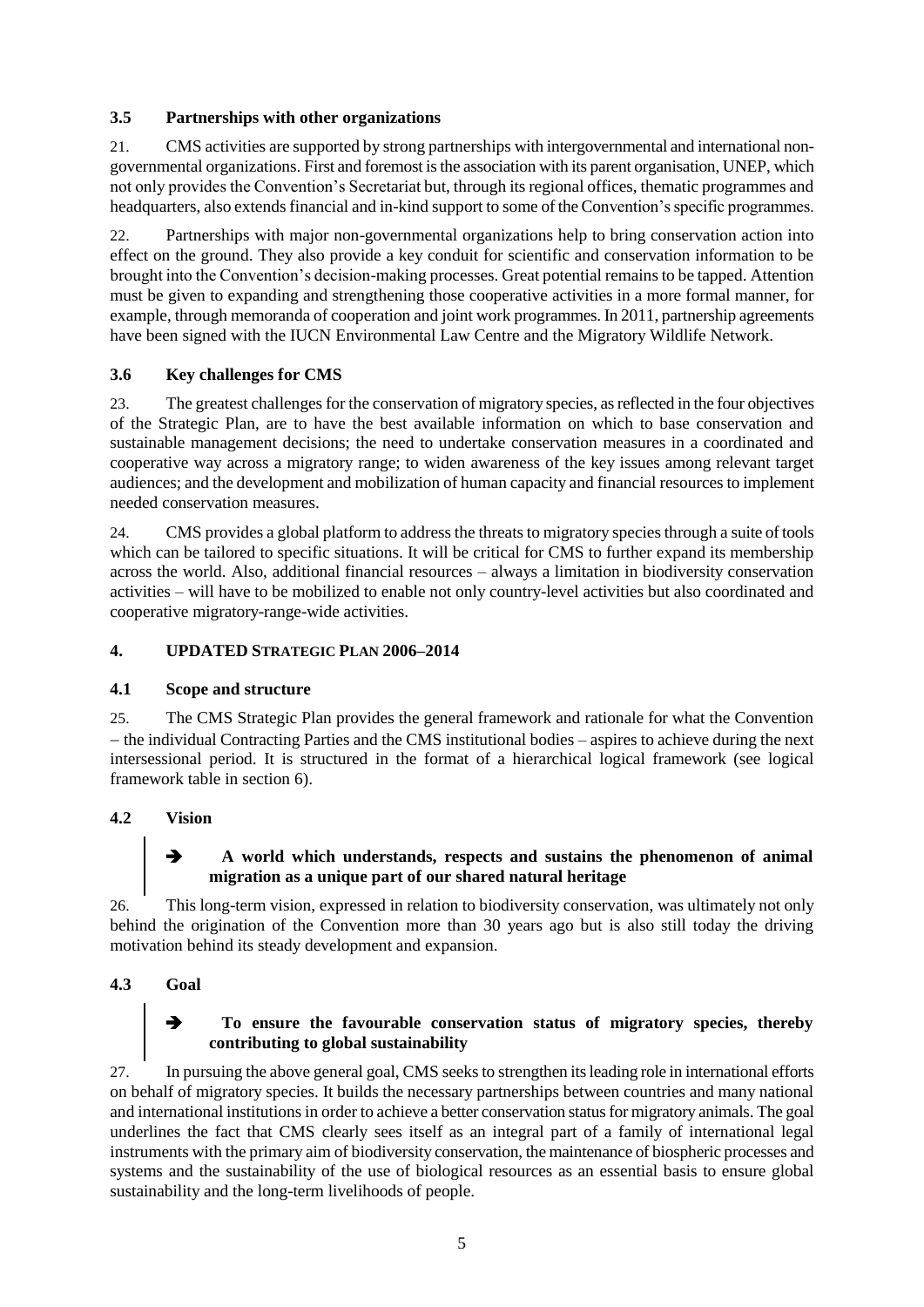#### **4.4 Objectives**

28. Based on its general remit under the Convention and the expertise acquired over more than a quarter of a century, CMS pursues four main objectives. While the first three are directed towards mitigating the threats to the status of migratory species (lack of knowledge, lack of action and lack of awareness), the fourth is related to the capacity of the Convention itself and its constituent bodies.

#### **OBJECTIVE 1: To ensure that the conservation and management of migratory species are based on the best available information**

29. In view of the complex issues relating to migratory species, the availability of good scientific information, and also of traditional knowledge, is essential for sound decision-making. Through the work of its Scientific Council, the Convention has a tradition of promoting, initiating and supporting relevant research work and will continue to do so over the next three years. **Eight targets** are to ensure that relevant data continue to be collected which document the status of species and species groups, the pressures acting on biodiversity, the development of responses and the effectiveness of these responses to manage those threats.

#### **OBJECTIVE 2: To ensure that migratory species benefit from the best possible conservation measures**

30. The leading rationale for the Convention is the "migratory range approach". Migratory species can best be conserved through joint international cooperative efforts, linking species- and ecosystem-based approaches at national levels, coordinated across a migratory range.

31. A series of instruments are available under the framework Convention to achieve the above objective: Agreements, memoranda of understanding and action plans. The **nine targets** of the objective are directed towards the various actions required in relation to the various categories of species recognized by the Convention: Appendix I species, Appendix II species and all migratory species. They deal with the development of integrated action plans, site-specific actions, and also some general threats which are of particular concern for migratory species.

#### **OBJECTIVE 3: To broaden awareness and enhance engagement in the conservation of migratory species amongst key actors**

32. Cooperation between nations can be achieved only if the decision-makers and opinion-leaders involved are aware of the issues and the paramount need for concerted action. It has been a main task of the Convention in the past, and will remain so in future, to bring those problems to the attention of selected key target audiences. The identified **six targets** deal with those audiences, especially to ensure that existing Contracting Parties enhance their engagement; that identified priority countries join as new Contracting Parties; that the already large network of Partners can be further strengthened and expanded; and that dialogues can be initiated with key sectoral groups whose activities have particular impact on migratory species.

#### **OBJECTIVE 4: To reinforce CMS's overarching and unifying role in the conservation and management of migratory species**

33. **Eight** "internal" **targets** are identified under the above "enabling" objective aimed at strengthening the work of the Convention, increasing its effectiveness and efficiency and establishing a better corporate identity for the Convention and its legally independent, daughter Agreements. The Strategic Plan must also make provision for helping to develop the capacity of bodies involved in implementing the Convention and its legal instruments, especially in developing countries. Finally, with the Convention suffering from a great mismatch between available resources and the tasks conferred on its implementing bodies by the Conference of the Parties, the future financing of the Convention's programmes and the need to diversify its sources of income are a principal challenge for the next three years.

#### **4.5 Targets, indicators and milestones**

34. The targets listed in the logical framework table are the backbone of the Strategic Plan. They provide the basis for measuring the performance and achievements of the Convention over the strategic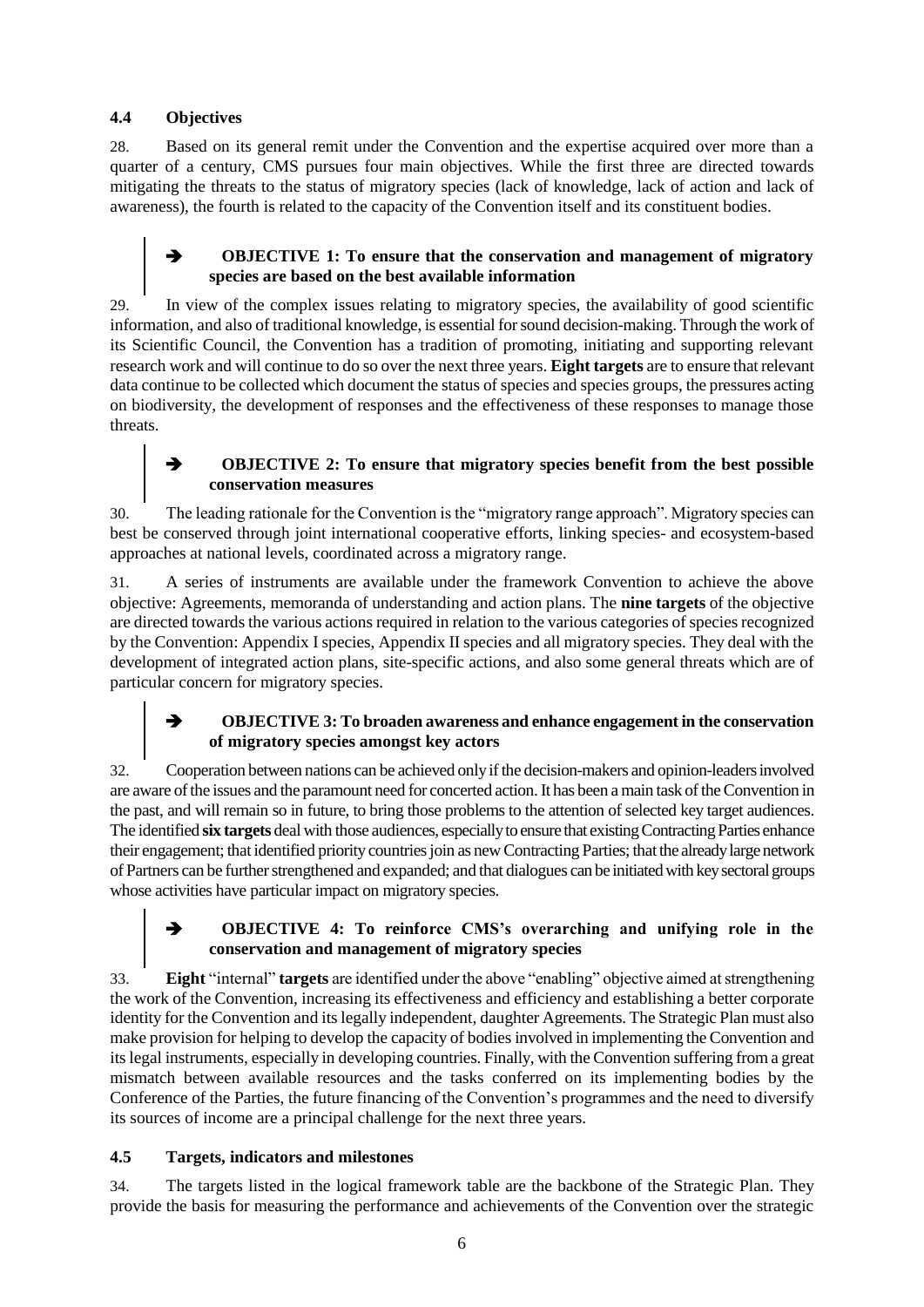planning period. A total of 31 targets have been identified, many of them with a series of interim milestones. Where targets are not measurable in themselves, proxy indicators are provided. The individual Contracting Parties, the Secretariat and the Scientific Council are the main actors for achieving most of those targets.

#### **4.6 Operational principles**

35. In addition to the targets, nine cross-cutting issues have been identified which, in the pursuit of implementing the Strategic Plan, will be adopted and applied as Operational Principles in all activities where appropriate. They reflect the Convention's fundamental working philosophy, which is:

- OP1 To respect the general principles of the United Nations Charter
- OP2 To cooperate closely with relevant multilateral environmental agreements and key partners to maximize synergies and avoid duplication
- OP3 To foster awareness of the concept of sustainable use, and of livelihoods being dependent on migratory species
- OP4 To increase the opportunities for developing countries and countries with economies in transition to contribute to the implementation of the Strategic Plan
- OP5 To spend available project funding in less wealthy countries
- OP6 To attract at least 50 per cent matching funding for project activities
- OP7 To seize opportunities for capacity-building in all activities
- OP8 To involve stakeholders in the implementation of the Strategic Plan
- OP9 To work in ever closer collaboration with the institutions and partners of all CMS Article IV Agreements

#### **5. IMPLEMENTATION**

#### **5.1 Implementation plans**

36. The successful implementation of the Strategic Plan is dependent on contributions made by the Contracting Parties individually and by the Conference of the Parties, the Standing Committee, the Scientific Council and the Secretariat, and also by the Agreements and memoranda of understanding developed under the auspices of the Convention. Each of those constitutional players must be aware of the role which they play and the specific tasks which they must carry out if the targets are to be attained. More detailed implementation plans may be developed for some tasks to assist and guide progress towards the targets, linked to the triennial budget. The Secretariat will also develop an annual work plan for its activities. The structure and content of the plans must relate to the targets of the Strategic Plan. That structure should also be used for future reporting. Contracting Parties, Agreements and memoranda of understanding are encouraged to adopt a similar procedure for planning their own work under the **Convention** 

37. The Conference of the Parties will set overall programme and budgetary priorities for each triennium. The Standing Committee will provide guidance on request to the Secretariat and the Scientific Council on how to achieve the Conference of the Parties' priorities, including guidance on budgetary issues and the use of the Convention's limited financial resources. Key partners, including the Agreements negotiated under CMS auspices, will be invited to assist in the Strategic Plan's implementation.

#### **5.2 The role of Contracting Parties**

38. Besides participating in the work and meetings of the various Convention bodies, the individual Contracting Parties will play a fundamental role in attaining the targets of the Strategic Plan. While the Secretariat has the function of a driving and coordinating force, in relation to many targets it will have to rely on timely feedback and inputs from the Contracting Parties, such as providing national information on: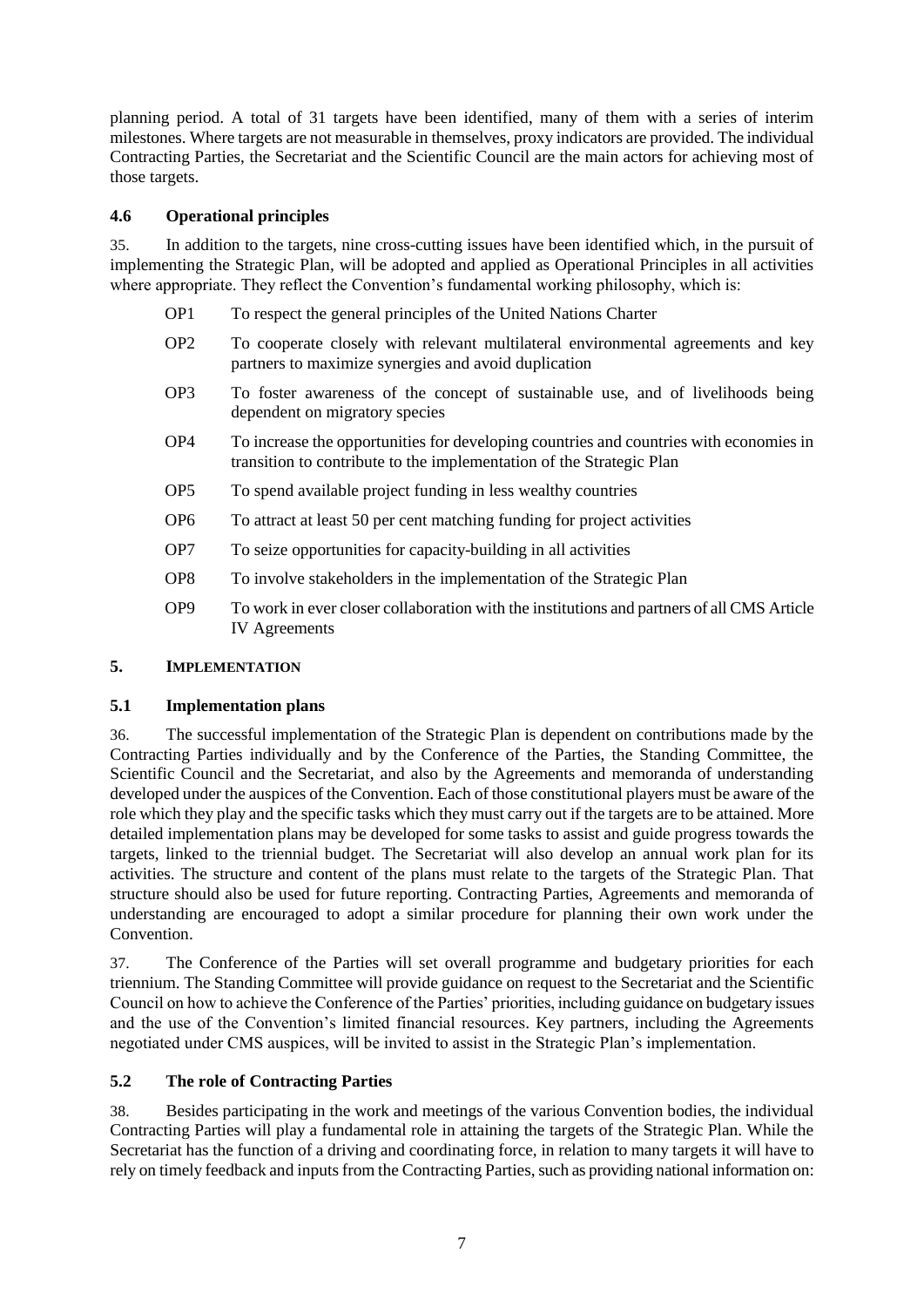- Status of species (e.g., target 1.1), threats to migratory species (1.4), habitats of key importance (2.3), ongoing conservation actions (2.2, 2.4, 2.6 and 2.7) and success of conservation actions (2.7)
- Possible national evaluation systems for measuring conservation success (1.5)
- National impact assessment and environmental impact assessment regulations (2.8)
- Integration of migratory species considerations into national biodiversity strategies and action plans (NBSAPs) (2.9)
- Level of national funding for conservation of migratory species (indicator for Objective 3)
- Possible non-governmental and private sector funding sources (4.8)
- 39. The success of the Plan will also depend on actions taken by the Parties in their countries, such as:
	- Following agreed standards for research and reports  $(1.7)$
	- Participating in relevant Agreements (2.5)
	- Submitting comprehensive and accurate updated national reports (2.9)
	- Promoting the Convention to relevant national players (3.5)
	- Assisting in the recruitment of new Parties (4.1)
	- Fostering and enhancing regional capacity  $(4.7)$

#### **5.3 Agreements and memoranda of understanding**

40. The Agreements and memoranda of understanding negotiated under the auspices of the Convention are important extensions of CMS conservation work at regional and more specialized levels. They help to achieve the Convention's Goal and Objectives and make important contributions to the total of CMS achievements.

41. To ensure that those daughter instruments are fully integrated and strategically aligned with the Convention, the Agreements and memoranda of understanding should use similar systems for planning and reporting their work. In particular, they are encouraged:

- To develop their own strategic or implementation plans linked, as far as possible, to the Convention's Strategic Plan through a system of cascading logical frameworks which show how their work contributes to the attainment of CMS objectives and targets.
- To use an effective national reporting system fully harmonized with the system for the Convention.
- To provide, in a timely manner, whatever information and inputs are required for the targets and milestones of the CMS Strategic Plan.

#### **5.4 Monitoring and evaluation**

42. Recognizing that strategic planning and monitoring and evaluation are closely interlinked, and that one does not make sense without the other, provisions for monitoring and evaluation have been built into the Strategic Plan and must also be reflected in the associated implementation plans. Monitoring the Strategic Plan's implementation is to take place on three levels:

- **Performance**: measuring the success of the annual activities pursued in order to attain the target.
- **Achievement**: measuring our success in relation to reducing pressures on migratory species. This will be done in two ways: through the regular evaluation of the milestones and indicators of individual targets and through the triennial evaluation of the additional, independent key indicators identified for each of the Objectives.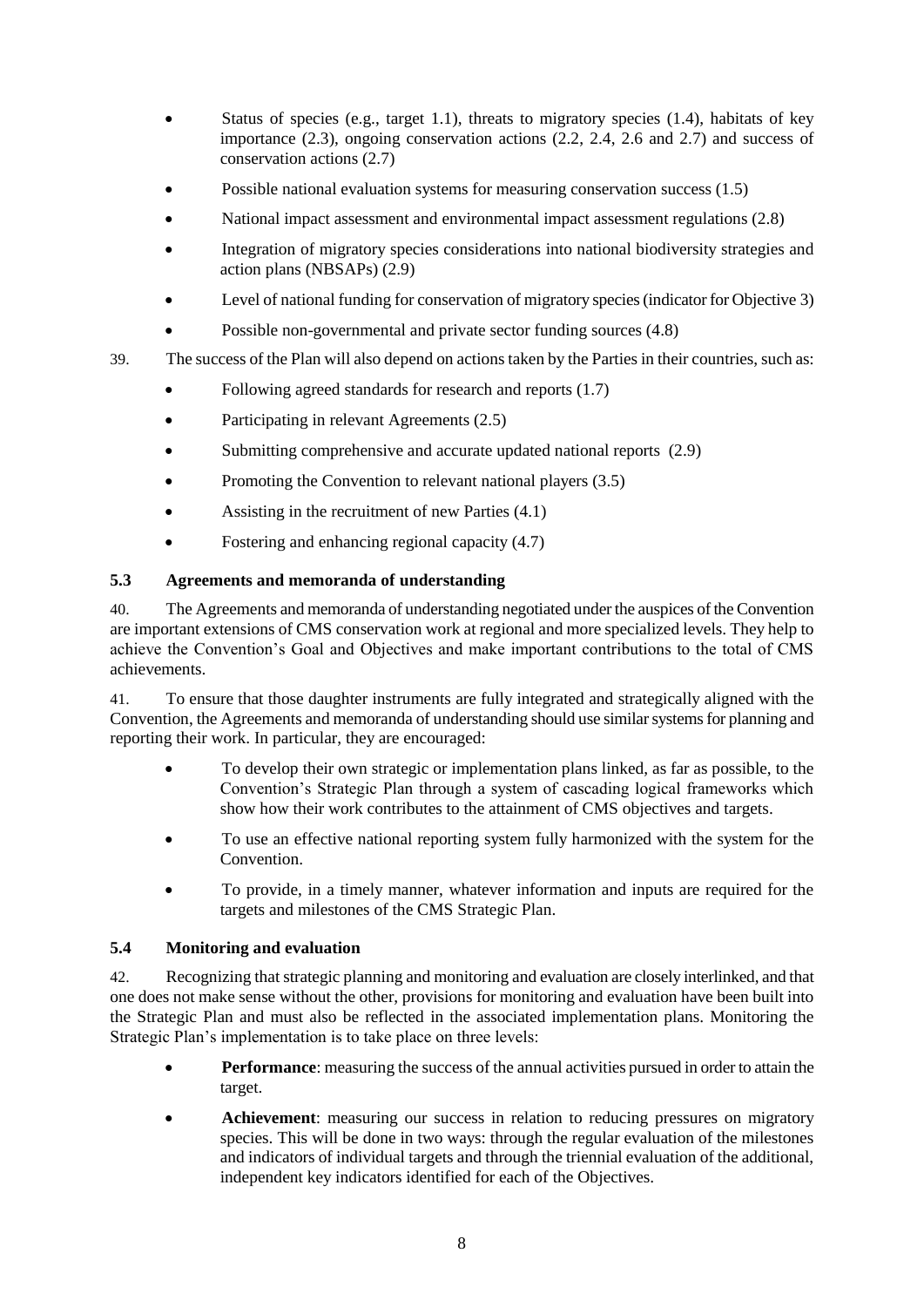• **Impact**: the ultimate, triennial measure of evaluating the status of migratory species through one or more special indices at Goal level (to be developed under Target 1.3).

43. Many of the indicators for the Objectives and Targets require the collection of baseline data at the beginning of the Strategic Plan period. They will mainly require actions by the Secretariat and the Scientific Council, but some inputs will also be needed from Contracting Parties.

#### **5.5 Review of the Updated Strategic Plan 2006-2014**

44. The Strategic Plan 2006-2011 recommended that the implementation of the Strategic Plan would be reviewed by the Conference of the Parties at its ninth and tenth meetings in the light of the Plan's stated targets, milestones and indicators. The first, mid-term review, would be carried out internally under the leadership of the Standing Committee with inputs from the Scientific Council and the Secretariat. Amendments to the Strategic Plan may at that stage be made in accordance with the findings of the review and any new, external circumstances which may arise. The Secretariat carried out an assessment of the activities undertaken by the CMS institutional bodies from 2006 to 2008 (UNEP/CMS/Conf.9.5 and its Addendum) and from 2009-2011 (UNEP/CMS/Conf.10.21) which implemented the objectives of the Plan; these assessments were submitted to COP9 in 2008 and will be to COP10 in 2011.

45. The second, end-of-term review foreseen in the Strategic Plan 2006-2011 will not be done at this stage because of the extension of the Plan until 2014 due to the need to take into account the results and outcome of the Future Shape process which will be presented at COP10. The process to develop a new Strategic Plan for the period 2015-2020 is outlined in draft Resolution 10.5.Rev.1.

46. The Agreements negotiated under CMS auspices will be invited to participate in the review process and to adopt complementary procedures for themselves.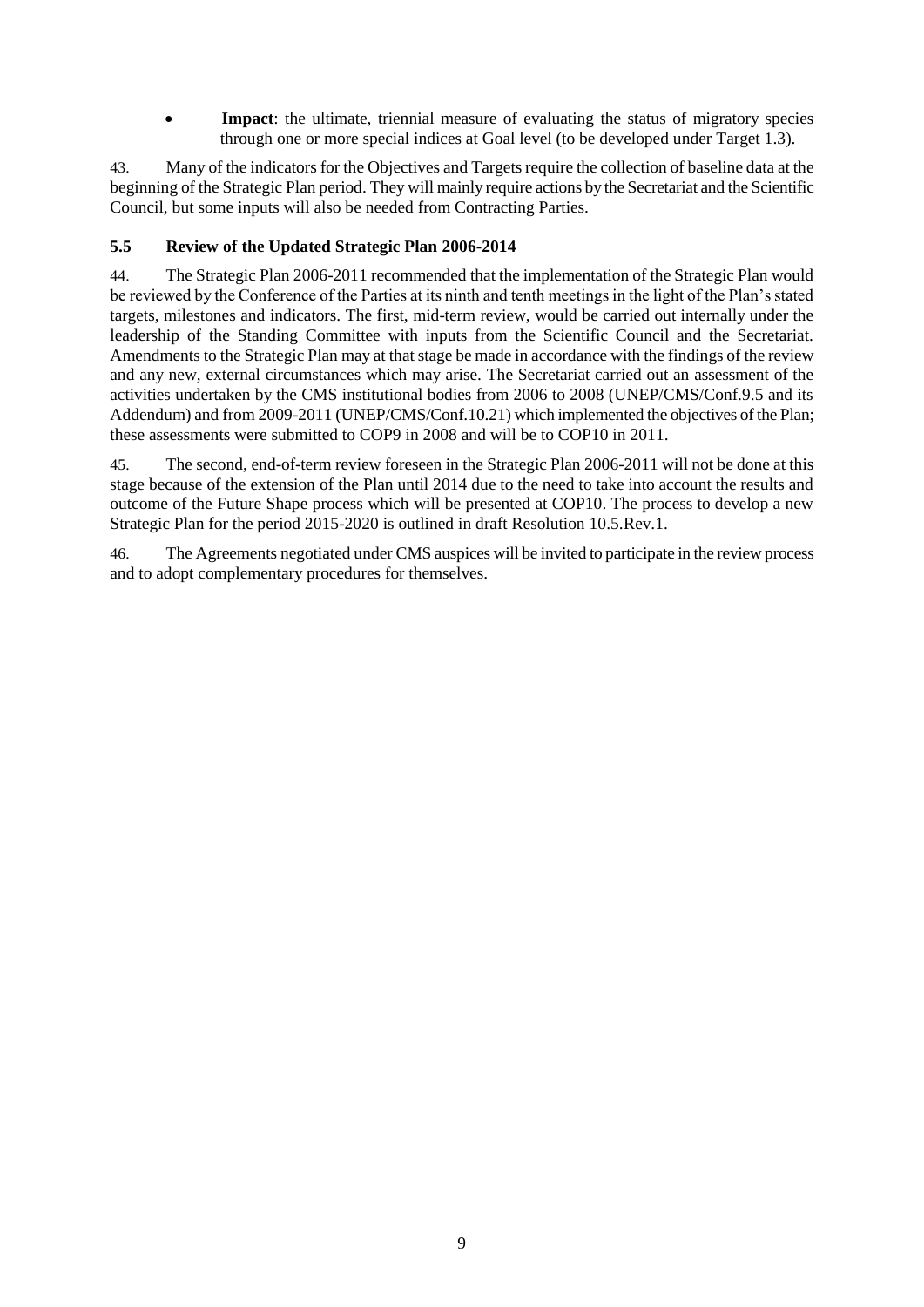#### **6. LOGICAL FRAMEWORK TABLE**

#### **STRATEGIC PLAN 2006–2014**

|                                                                                                                                                               | <b>SUBDIVISION</b> | <b>TARGETS</b>                                                                                                 | <b>INDICATORS, MILESTONES</b>                                                                                                                                                                                                                                                                                       |
|---------------------------------------------------------------------------------------------------------------------------------------------------------------|--------------------|----------------------------------------------------------------------------------------------------------------|---------------------------------------------------------------------------------------------------------------------------------------------------------------------------------------------------------------------------------------------------------------------------------------------------------------------|
| <b>VISION</b>                                                                                                                                                 |                    |                                                                                                                |                                                                                                                                                                                                                                                                                                                     |
| A world which understands,<br>respects and sustains the<br>phenomenon of animal<br>migration as a unique part<br>shared natural<br>of our<br>heritage         |                    |                                                                                                                |                                                                                                                                                                                                                                                                                                                     |
| <b>GOAL</b><br>To ensure the favourable<br>conservation<br>status<br>of<br>migratory species thereby<br>global<br>contributing<br>to<br>sustainability        |                    |                                                                                                                | Number of App. I species whose conservation status<br>$\bullet$<br>has improved as indicated by CMS global index ( $\rightarrow$<br>target $1.8$ )<br>Aggregate measure derived from similar top status<br>indicators for all species or species groups covered<br>through Agreements or memoranda of understanding |
| <b>OBJECTIVE 1</b><br>that<br>the<br>Tо<br>ensure<br>conservation<br>and<br>management of migratory<br>species are based on the best<br>available information |                    |                                                                                                                | Quality improvement of listing proposals, review<br>$\bullet$<br>background<br>and<br>reports<br>for<br>papers<br>recommendations (assessment of underpinning data:<br>how up-to-date, scientifically credible and, where<br>possible, independently refereed)                                                      |
|                                                                                                                                                               | <b>Status</b>      | Review of status of and conservation actions for App I and II<br>1.1<br>species published at regular intervals | Scientific Council 14: Aquatic mammals, aquatic<br>reptiles, terrestrial mammals, birds, bats<br>Scientific Council 16 and 17: Freshwater fish<br>$\bullet$<br>Scientific Council 17: Report on Conservation<br>Status of App. I species                                                                            |
|                                                                                                                                                               |                    | Up-to-date list of Range States of App I and II species<br>1.2<br>presented to each Conference of the Parties  | Ninth Conference of the Parties<br>Tenth Conference of the Parties<br>Eleventh Conference of the Parties<br>$\bullet$                                                                                                                                                                                               |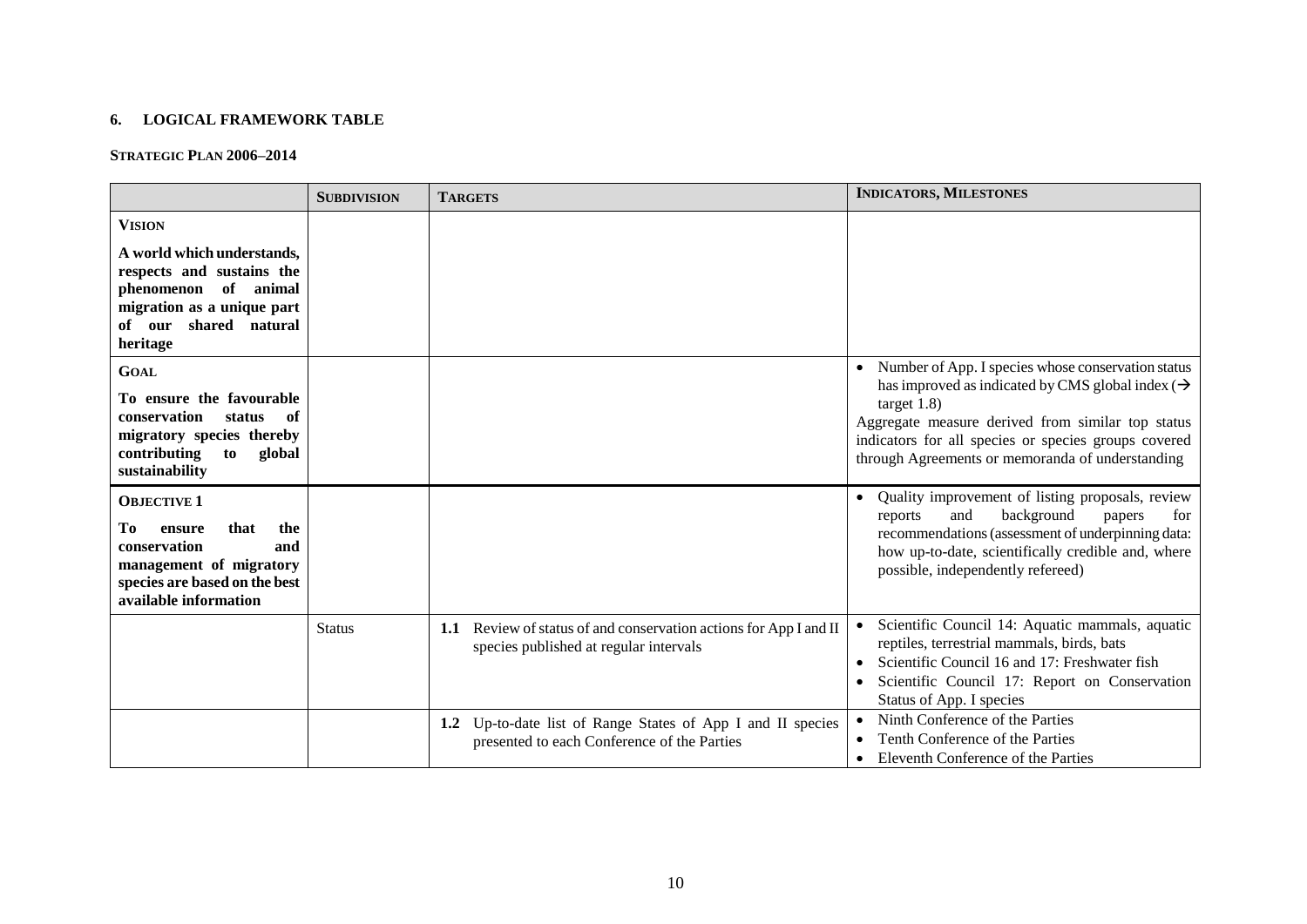| <b>SUBDIVISION</b> | <b>TARGETS</b>                                                                                                                                                                           | <b>INDICATORS, MILESTONES</b>                                                                                                                                                                                                                                                                                                                                                                                                                                                                                                                                                                                      |
|--------------------|------------------------------------------------------------------------------------------------------------------------------------------------------------------------------------------|--------------------------------------------------------------------------------------------------------------------------------------------------------------------------------------------------------------------------------------------------------------------------------------------------------------------------------------------------------------------------------------------------------------------------------------------------------------------------------------------------------------------------------------------------------------------------------------------------------------------|
|                    | Indices for measuring the status and trends of migratory<br>1.3<br>species at global, regional and national levels developed                                                             | Scientific Council 14: decision on way forward<br>Ninth Conference of the Parties: draft indicators<br>submitted                                                                                                                                                                                                                                                                                                                                                                                                                                                                                                   |
| Pressures          | Emerging and existing threats to migratory species and<br>1.4<br>obstacles to migration identified and reviewed at regular<br>intervals and guidelines for appropriate actions developed | Scientific Council 14: Draft guidelines for the most<br>important pressure issues available<br>Scientific Council 15: Recommendations with<br>respect to the most important pressure issues to<br>ninth Conference of the Parties<br>Scientific Council 17/Tenth Conference of the<br>Parties: Guidelines on how to avoid or mitigate<br>impact of electricity power grids adopted<br>Scientific Council 18 and 19: Preparation of<br>guidelines for barriers to migration and terrestrial<br>mammals<br>Eleventh Conference of Parties: Guidelines on<br>barriers to migration and terrestrial mammals<br>adopted |
| Responses          | Criteria, indicators and guidelines for assessing the success<br>1.5<br>of conservation actions for priority migratory species<br>developed                                              | Scientific Council 14: Review of available<br>evaluation systems<br>Scientific Council 15: Draft guidelines available<br>Ninth Conference of the Parties: Guidelines adopted                                                                                                                                                                                                                                                                                                                                                                                                                                       |
| Other              | 1.6 Research and monitoring priorities for App I and II species<br>identified and recommended to appropriate institutions for<br>action                                                  | Scientific Council 15: terms of reference set<br>Scientific Council 18: Priorities for App I species<br>identified<br>Scientific Council 19: Priorities for App II species<br>identified<br>Eleventh Conference of the Parties: Priorities for<br>App I and II species adopted                                                                                                                                                                                                                                                                                                                                     |
|                    | Improved standards and effectiveness of commissioned<br>1.7<br>research and CMS published reports                                                                                        | 2006: Baseline assessment of three sample reports<br>Scientific Council 14: Standard system operational<br>2008: Quality assessment of three sample reports<br>$\bullet$                                                                                                                                                                                                                                                                                                                                                                                                                                           |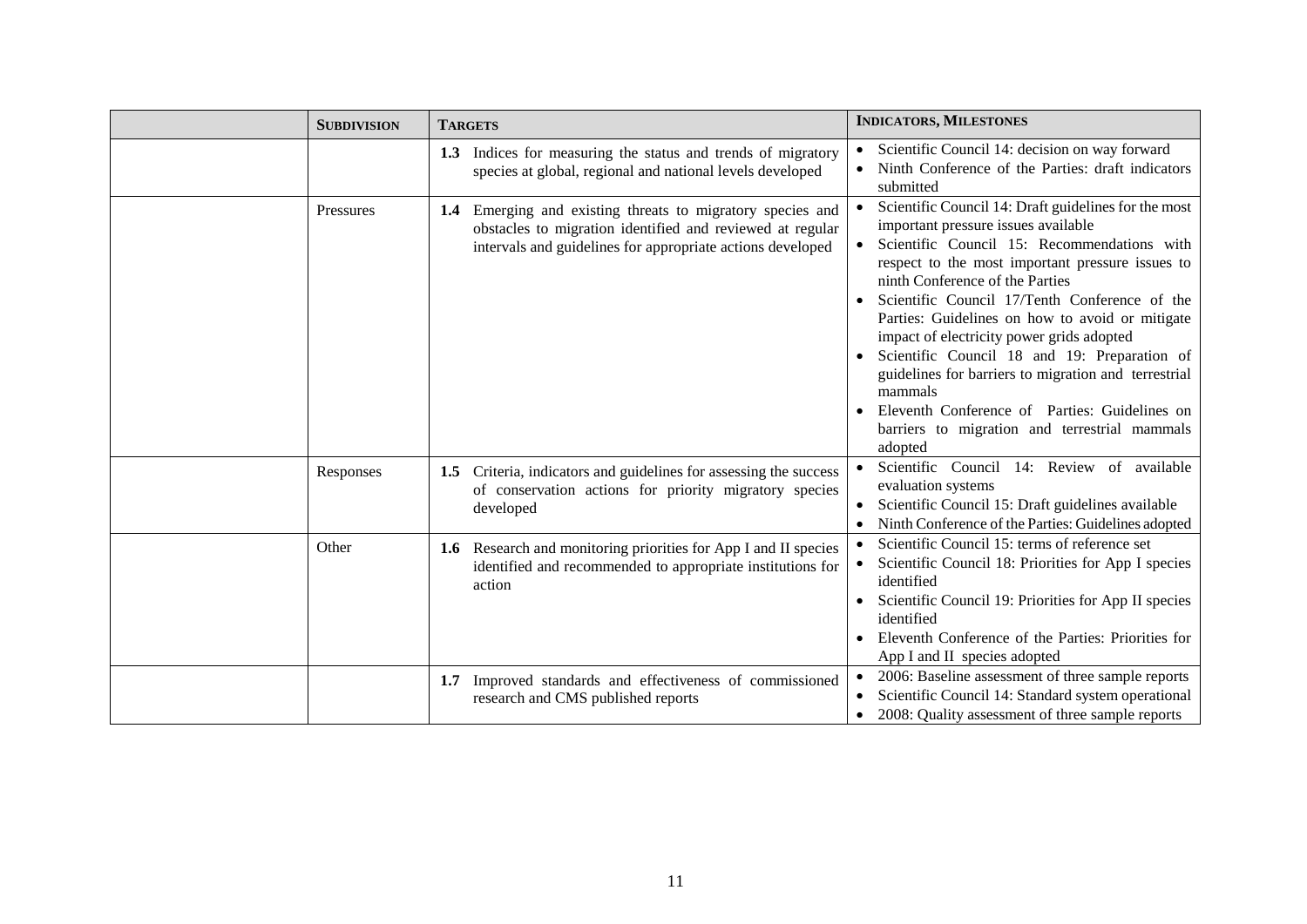|                                                                                                                         | <b>SUBDIVISION</b>                        | <b>TARGETS</b>                                                                                                                                      | <b>INDICATORS, MILESTONES</b>                                                                                                                                                                                                                                                                                                                                                                                                                                                 |
|-------------------------------------------------------------------------------------------------------------------------|-------------------------------------------|-----------------------------------------------------------------------------------------------------------------------------------------------------|-------------------------------------------------------------------------------------------------------------------------------------------------------------------------------------------------------------------------------------------------------------------------------------------------------------------------------------------------------------------------------------------------------------------------------------------------------------------------------|
|                                                                                                                         |                                           | User-friendly information management system integrating<br>1.8<br>the best available data on migratory species operational and<br>regularly updated | Eighth Conference of the Parties: Decision on future<br>development of IMS<br>Scientific Council 14: Documentation of necessary<br>data sources<br>Proof of updating procedures from all data sources                                                                                                                                                                                                                                                                         |
| <b>OBJECTIVE 2</b><br>To ensure that migratory<br>species benefit from the best<br>possible<br>conservation<br>measures |                                           |                                                                                                                                                     | Number of App. I species with improved<br>conservation status<br>Number of App. II species with conservation status<br>maintained or improved<br>Documentation of migratory species issues being<br>integrated in sectoral policies (provided by national<br>reports)<br>Number and total area of protected areas benefiting<br>migratory species (national reports)                                                                                                          |
|                                                                                                                         | All species                               | 2.1 App. I and App. II regularly updated                                                                                                            | Ninth Conference of the Parties: listing proposals<br>Tenth Conference of the Parties: listing proposals<br>$\bullet$<br>Eleventh Conference of the Parties: listing proposals                                                                                                                                                                                                                                                                                                |
|                                                                                                                         | App. I species                            | All species in App. I fully protected throughout their range in<br>$2.2\phantom{0}$<br>Parties                                                      | 2006: baseline: legal protection status of every<br>species in every Party Range State                                                                                                                                                                                                                                                                                                                                                                                        |
|                                                                                                                         | App. I species                            | Habitats of key importance in removing App. I species from<br>2.3<br>danger of extinction conserved, restored and effectively<br>managed            | Scientific Council 15: Habitats (or sites as proxies)<br>of key importance for all species identified<br>Scientific Council 16: Background document on<br>ecological networks introduced<br>Scientific Council 17/Tenth Conference of the<br>Parties: Resolution on ecological networks adopted<br>Scientific Council 18 and 19: Follow up of<br>implementation of resolution on ecological<br>networks<br>Eleventh Conference of the Parties: Adoption of<br>progress report |
|                                                                                                                         | I:<br>App.<br>Concerted<br>Action species | 2.4 Concerted actions for App. I priority species identified by<br>Conference of the Parties implemented                                            | Scientific Council 14: Evaluation framework and<br>baseline information available<br>Scientific Council 16: First evaluation of<br>implementation                                                                                                                                                                                                                                                                                                                             |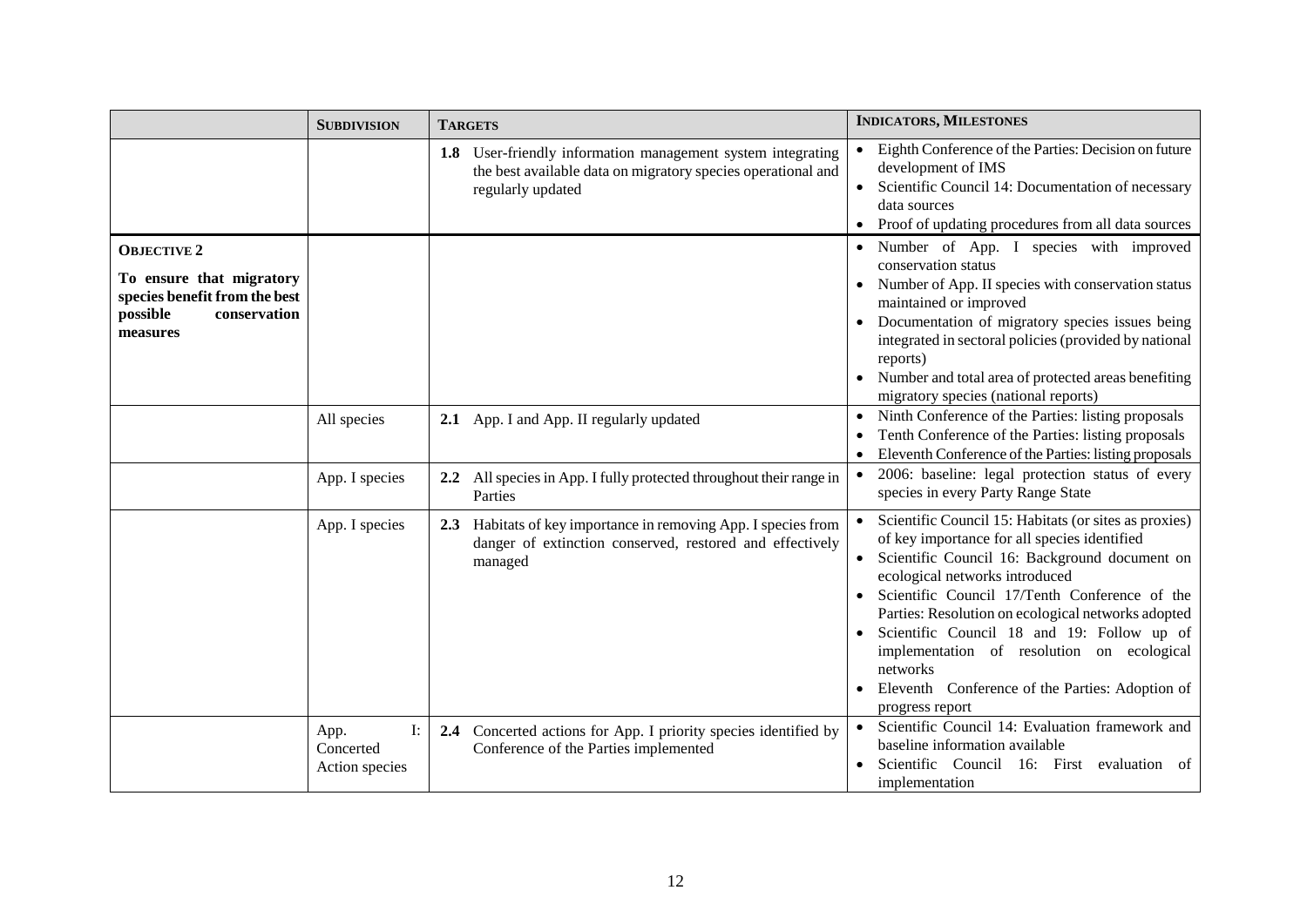| <b>SUBDIVISION</b>                                                                      | <b>TARGETS</b>                                                                                                                                                                                                                                                                                                                   | <b>INDICATORS, MILESTONES</b>                                                                                                                                                                                                                                                                                                                                                                                                                                                                                                                                                                                    |
|-----------------------------------------------------------------------------------------|----------------------------------------------------------------------------------------------------------------------------------------------------------------------------------------------------------------------------------------------------------------------------------------------------------------------------------|------------------------------------------------------------------------------------------------------------------------------------------------------------------------------------------------------------------------------------------------------------------------------------------------------------------------------------------------------------------------------------------------------------------------------------------------------------------------------------------------------------------------------------------------------------------------------------------------------------------|
| App. II species<br>not yet covered<br>by Agreement or<br>memorandum of<br>understanding | 2.5<br>App. II regularly reviewed and opportunities for<br>international collaborative arrangements (incl. agreements) at<br>appropriate scale and resulting in greatest possible<br>conservation gain actively pursued                                                                                                          | • At least 15 new international collaborative<br>arrangements in place<br>Scientific Council 14: First entries of CMS App II<br>Agreements table<br>Scientific Council 16: Review of existing<br>arrangements for birds<br>Scientific Council 17/Tenth Conference of the<br>Parties: Review of existing arrangements for marine<br>turtles and terrestrial mammals<br>2006: Pacific Islands Cetaceans MoU; Saiga<br>Antelope MoU<br>2007: Monk Seal MoU; Dugong MoU; Southern<br>South American Grassland Birds MoU                                                                                              |
|                                                                                         |                                                                                                                                                                                                                                                                                                                                  | 2008: Gorilla Agreement; Andean Flamingos MoU;<br>Birds of Prey MoU; Western African Aquatic<br>Mammals MoU<br>2010: Sharks MoU; South Andean Huemul MoU<br>2014: Two more instruments concluded, including<br>but not limited to the following: Asian Houbara<br>Bustard; Sahelo-Saharan Megafauna; Central Asian<br>Flyway (including the option of merging with<br>AEWA); Small Cetaceans of South-East Asia;<br><b>Central African Elephants</b>                                                                                                                                                             |
| All species                                                                             | Actions to mitigate the most serious threats to migratory<br><b>2.6</b><br>species and obstacles to animal migration initiated or carried<br>out, in particular relating to wind turbines, power lines,<br>by-catch, oil pollution, climate change, disease, invasive<br>species (within the specificities of CMS), illegal take | Scientific Council 14: Evaluation of implementation<br>(baseline)<br>Scientific Council 16: Re-evaluation: at least a<br>20 per cent increase over baseline<br>Scientific Council 17/Tenth Conference of the Parties:<br>$\bullet$<br>Resolutions on Ecological networks; Power lines;<br>Gillnets bycatch; Marine debris; Climate change and<br>Wildlife diseases adopted<br>Scientific Council 18: Follow up of implementation of<br>the above resolutions; Review on invasive species<br>introduced<br>Scientific Council 19: Follow up of implementation of<br>COP10 resolutions; Review on invasive species |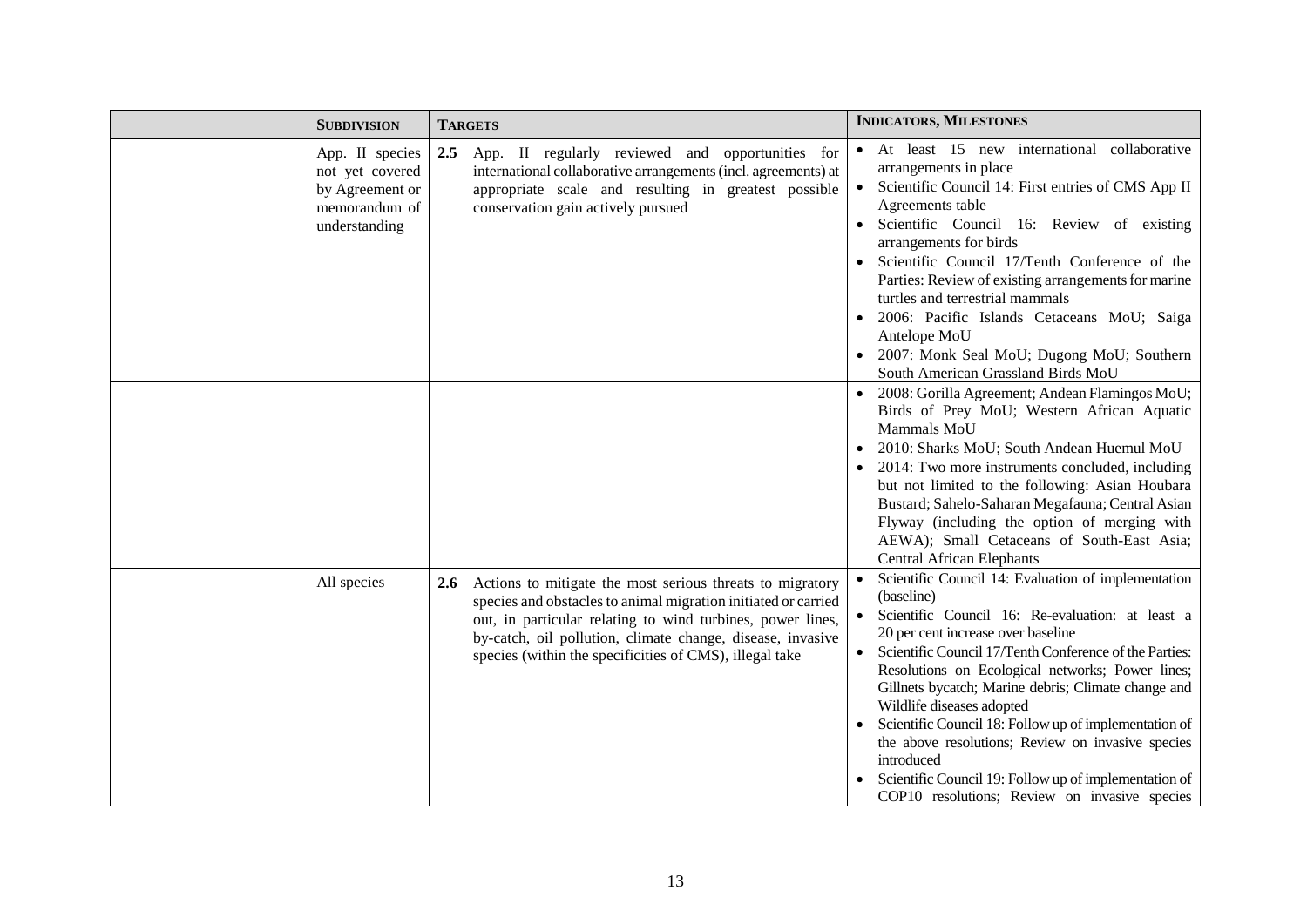|                                                                                                                                        | <b>SUBDIVISION</b> | <b>TARGETS</b>                                                                                                                                                                                                                                                                                  | <b>INDICATORS, MILESTONES</b>                                                                                                                                                                                                                                                                                                                                                                                         |
|----------------------------------------------------------------------------------------------------------------------------------------|--------------------|-------------------------------------------------------------------------------------------------------------------------------------------------------------------------------------------------------------------------------------------------------------------------------------------------|-----------------------------------------------------------------------------------------------------------------------------------------------------------------------------------------------------------------------------------------------------------------------------------------------------------------------------------------------------------------------------------------------------------------------|
|                                                                                                                                        |                    |                                                                                                                                                                                                                                                                                                 | finalized<br>Eleventh Conference of the Parties: Resolution on<br>invasive species adopted                                                                                                                                                                                                                                                                                                                            |
|                                                                                                                                        |                    | The most important key habitats/sites for migratory species<br>2.7<br>in each Range State are protected and connected, where<br>appropriate, through networks of protected areas and<br>corridors                                                                                               | Ninth Conference of the Parties: Guidelines<br>developed and presented by Scientific Council<br>Tenth Conference of the Parties: Resolution on<br>Ecological Networks adopted<br>Scientific Council 18 and 19: Assessment of the<br>extent to which protected area systems and<br>ecological networks address the needs of migratory<br>species<br>Eleventh Conference of the Parties: Adoption of<br>progress report |
|                                                                                                                                        |                    | Impact assessments (EIA, system evaluation assessment)<br>2.8<br>required for all development likely to impact migratory<br>species seriously (especially wind turbines and power lines)<br>and special provisions for migratory species included in<br>national EIA regulations and procedures | 2006: First assessment of need for EIA in each<br>Party for wind turbines and power lines and of<br>general provisions in EIA regulations for migratory<br>species<br>Ninth Conference of the Parties: First assessment of<br>migratory species considerations in Party EIA<br>regulations and procedures                                                                                                             |
|                                                                                                                                        |                    | Issues affecting migratory species addressed in national<br>2.9<br>biodiversity strategies and action plans                                                                                                                                                                                     | Ninth Conference of the Parties: First evaluation of<br>$\bullet$<br>implementation of guidance by Parties<br>Tenth Conference of the Parties: Guidelines on the<br>integration of migratory species into National<br>Biodiversity Strategies and Action Plans (NBSAPs)<br>adopted                                                                                                                                    |
| <b>OBJECTIVE 3</b><br>To broaden awareness and<br>enhance engagement in the<br>conservation of migratory<br>species amongst key actors |                    |                                                                                                                                                                                                                                                                                                 | Number of references to migratory species per year<br>in global news agencies (Reuters, Associated Press,<br>AFP, Spanish services)<br>Number of references to the Convention in same<br>Total amount of funding spent by selected countries<br>(Parties, non-Parties, regionally representative) on<br>migratory species conservation                                                                                |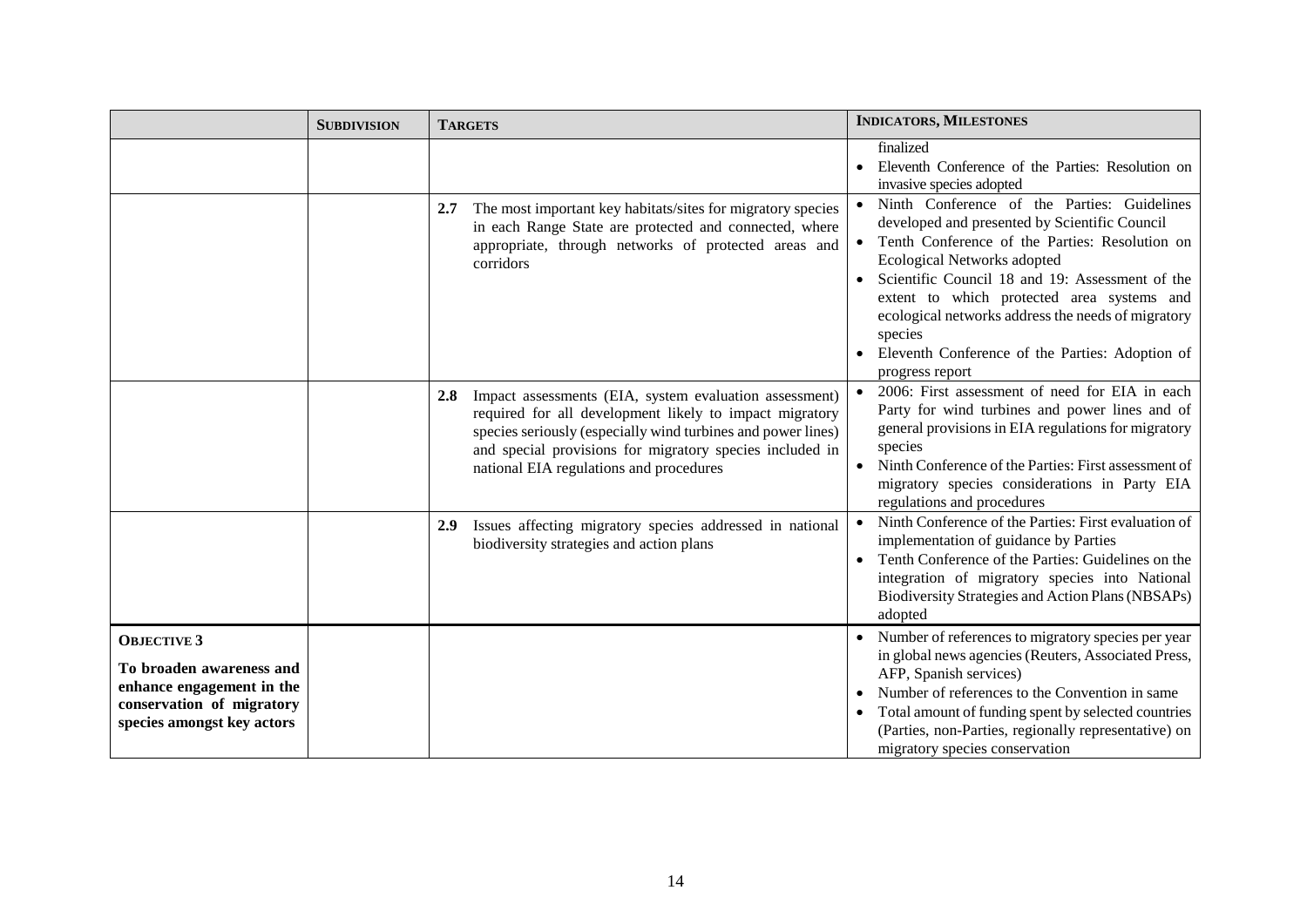|                                                                                                                                                                      | <b>SUBDIVISION</b> | <b>TARGETS</b>                                                                                                                                                                                | <b>INDICATORS, MILESTONES</b>                                                                                                                                                                                                                                                                                                                                  |
|----------------------------------------------------------------------------------------------------------------------------------------------------------------------|--------------------|-----------------------------------------------------------------------------------------------------------------------------------------------------------------------------------------------|----------------------------------------------------------------------------------------------------------------------------------------------------------------------------------------------------------------------------------------------------------------------------------------------------------------------------------------------------------------|
|                                                                                                                                                                      | Parties            | 3.1 Levels of engagement in and commitment of existing Parties<br>to CMS increased                                                                                                            | Response to requests<br>Level of meeting attendance<br>$\bullet$<br>Assessed and voluntary contributions<br>$\bullet$<br>Level of implementation of resolutions and<br>recommendations (national reporting)<br>2006: Baseline data collected                                                                                                                   |
|                                                                                                                                                                      | Non-Parties        | Level of engagement in CMS work of priority target<br>$3.2\phantom{0}$<br>non-Parties increased                                                                                               | Proxy indicator: number of countries joining CMS<br>$\bullet$<br>or/and participating in agreements                                                                                                                                                                                                                                                            |
|                                                                                                                                                                      | Partners           | Number of Partners supporting and participating in the work<br>3.3<br>of CMS increased                                                                                                        | 2006: Baseline data (number of partners in CMS<br>and agreements, etc.) collected<br>References to CMS and Agreements in Partners'<br>work/materials                                                                                                                                                                                                           |
|                                                                                                                                                                      | Media              | Awareness of key media of CMS and its leading role in the<br>3.4<br>conservation of migratory species enhanced                                                                                | References to CMS in media<br>$\bullet$<br>Measuring interactions with web site<br>$\bullet$                                                                                                                                                                                                                                                                   |
|                                                                                                                                                                      | Sectoral groups    | 3.5<br>Opinion-leaders of key sectoral groups impacting on<br>migratory species influenced, including by expert advice,<br>through CMS                                                        | CMS institutions: Number of engagements with<br>such people<br>Parties (in national reports): legal references/EIAs<br>referring to CMS or migratory species                                                                                                                                                                                                   |
|                                                                                                                                                                      | All                | Key information material in appropriate UN languages<br>3.6<br>disseminated to identified target audiences                                                                                    | Brochures in Chinese and Arabic<br>Measuring interactions with web site<br>$\bullet$<br>Frequency of updating web site<br>$\bullet$                                                                                                                                                                                                                            |
| <b>OBJECTIVE 4</b><br>reinforce<br>Tо<br>the<br>overarching and unifying<br>of CMS<br>the<br>in<br>role<br>conservation<br>and<br>management of migratory<br>species |                    |                                                                                                                                                                                               | Number of Contracting Parties to CMS and/or<br>Agreements<br>Number of signatories to memoranda of<br>understanding<br>Number of references to CMS in CBD, CITES and<br>Ramsar national reports<br>Number of references to CMS in annual reports of<br>key partners: IUCN, WWF, BirdLife, Wetlands<br>International, Whale and Dolphin Conservation<br>Society |
|                                                                                                                                                                      | Parties            | 4.1 CMS membership increased by 30 Parties, particularly those<br>that are of high importance for migratory species, and/or for<br>which there is a high priority for securing new agreements | Ninth Conference of the Parties: 20<br>Double number of members in Americas and Asia                                                                                                                                                                                                                                                                           |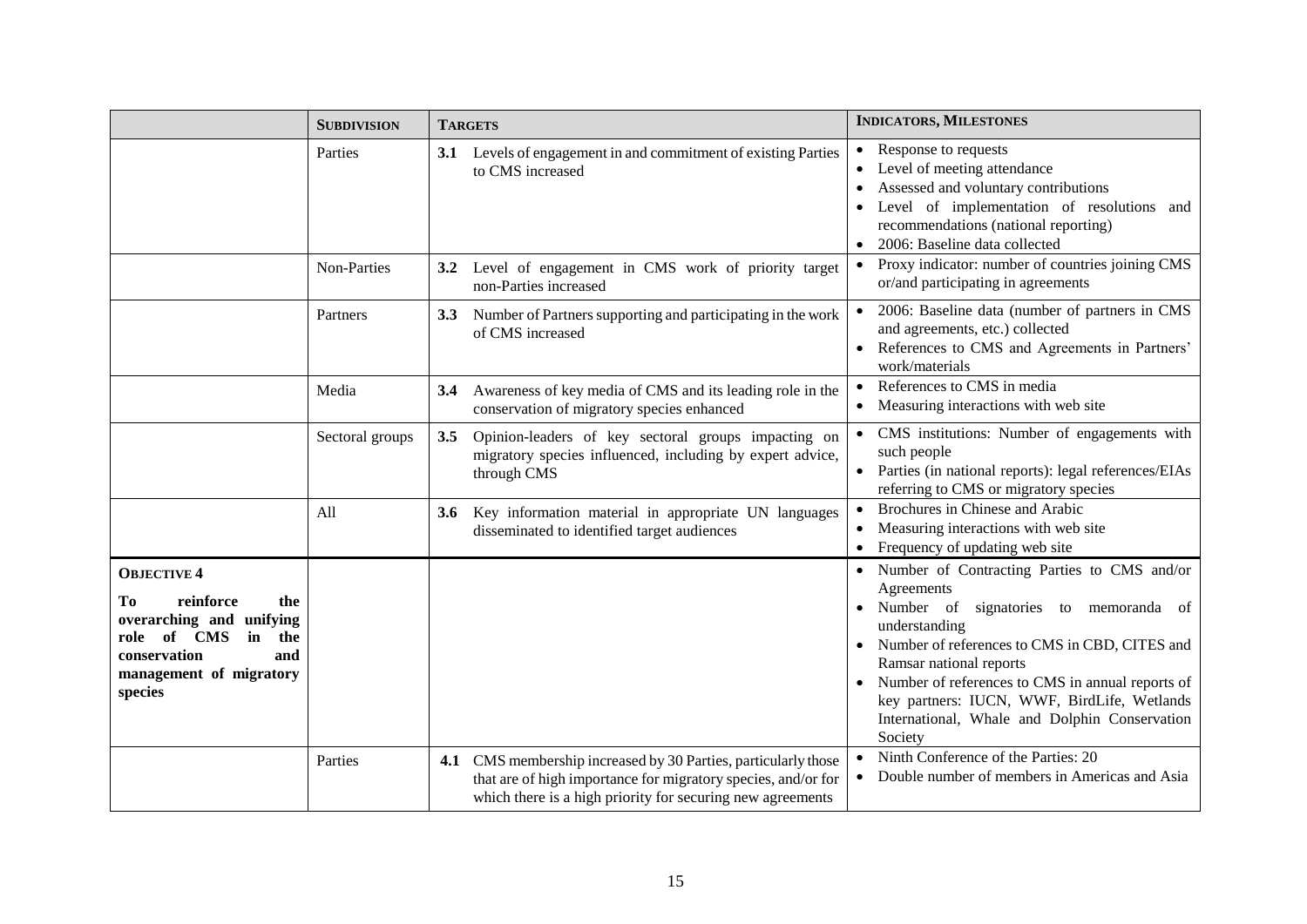| <b>SUBDIVISION</b>                                          | <b>TARGETS</b>                                                                                                                                                                                                              | <b>INDICATORS, MILESTONES</b>                                                                                                                                                                                                                                                                                                                                                                                                                                                                             |
|-------------------------------------------------------------|-----------------------------------------------------------------------------------------------------------------------------------------------------------------------------------------------------------------------------|-----------------------------------------------------------------------------------------------------------------------------------------------------------------------------------------------------------------------------------------------------------------------------------------------------------------------------------------------------------------------------------------------------------------------------------------------------------------------------------------------------------|
| Agreements,<br>memoranda of<br>understanding                | <b>4.2</b> Contribution of Agreements and<br>of<br>memoranda<br>understanding towards delivery of the CMS Strategic Plan<br>targets jointly reviewed and appropriate measures developed<br>to deal with any identified gaps | Standing Committee pre-ninth Conference of the<br>Parties: Gaps identified<br>Ninth Conference of the Parties: Measures<br>developed<br>Scientific Council 16: Flyways reviews introduced<br>Scientific Council 17: Reviews on terrestrial<br>mammals, marine turtles and gap analysis for<br>elephant conservation in Central Africa undertaken<br>Tenth Conference of the Parties: Reviews on<br>flyways, terrestrial mammals, marine turtles and<br>gap analysis for Central African elephant endorsed |
| Multilateral<br>environmental<br>agreements and<br>Partners | 4.3 Cooperative activities in pursuit of shared targets with<br>relevant multilateral environmental agreements and key<br>partners increased                                                                                | Number of cooperative activities conducted<br>Financial volume of those activities<br>$\bullet$                                                                                                                                                                                                                                                                                                                                                                                                           |
| Corporate<br>identity                                       | Identity and cohesiveness of the CMS family of instruments<br>4.4<br>strengthened                                                                                                                                           | Agreements as observers on Scientific Council<br>Combination of logos/branding                                                                                                                                                                                                                                                                                                                                                                                                                            |
| National<br>networks                                        | 4.5 CMS national liaison systems or committees established in<br>most Parties                                                                                                                                               | Number of national liaison systems and committees<br>Ninth Conference of the Parties: Guidelines for<br>CMS Focal Points and Scientific Councillors on<br>how to establish such networks                                                                                                                                                                                                                                                                                                                  |
| Effectiveness                                               | Effectiveness of CMS's own institutions reviewed and,<br>4.6<br>where necessary, enhanced to ensure fulfilment of its<br>increasing worldwide responsibilities                                                              | Eighth Conference of the Parties: Evaluation<br>commissioned<br>Ninth Conference of the Parties: Decision on<br>recommendation                                                                                                                                                                                                                                                                                                                                                                            |
| Participation                                               | Regional capacity for participating in CMS implementation<br>4.7<br>activities enhanced, particularly in those regions where CMS<br>is underrepresented                                                                     | Number of regional meetings and participants<br>Number of projects supported in region<br>$\bullet$                                                                                                                                                                                                                                                                                                                                                                                                       |
| Funding                                                     | Extra budgetary funding from a wider range of sources<br>4.8<br>secured for implementation of the CMS Strategic Plan                                                                                                        | Amount of funding<br>Permanent mechanisms established for private-<br>sector fundraising                                                                                                                                                                                                                                                                                                                                                                                                                  |